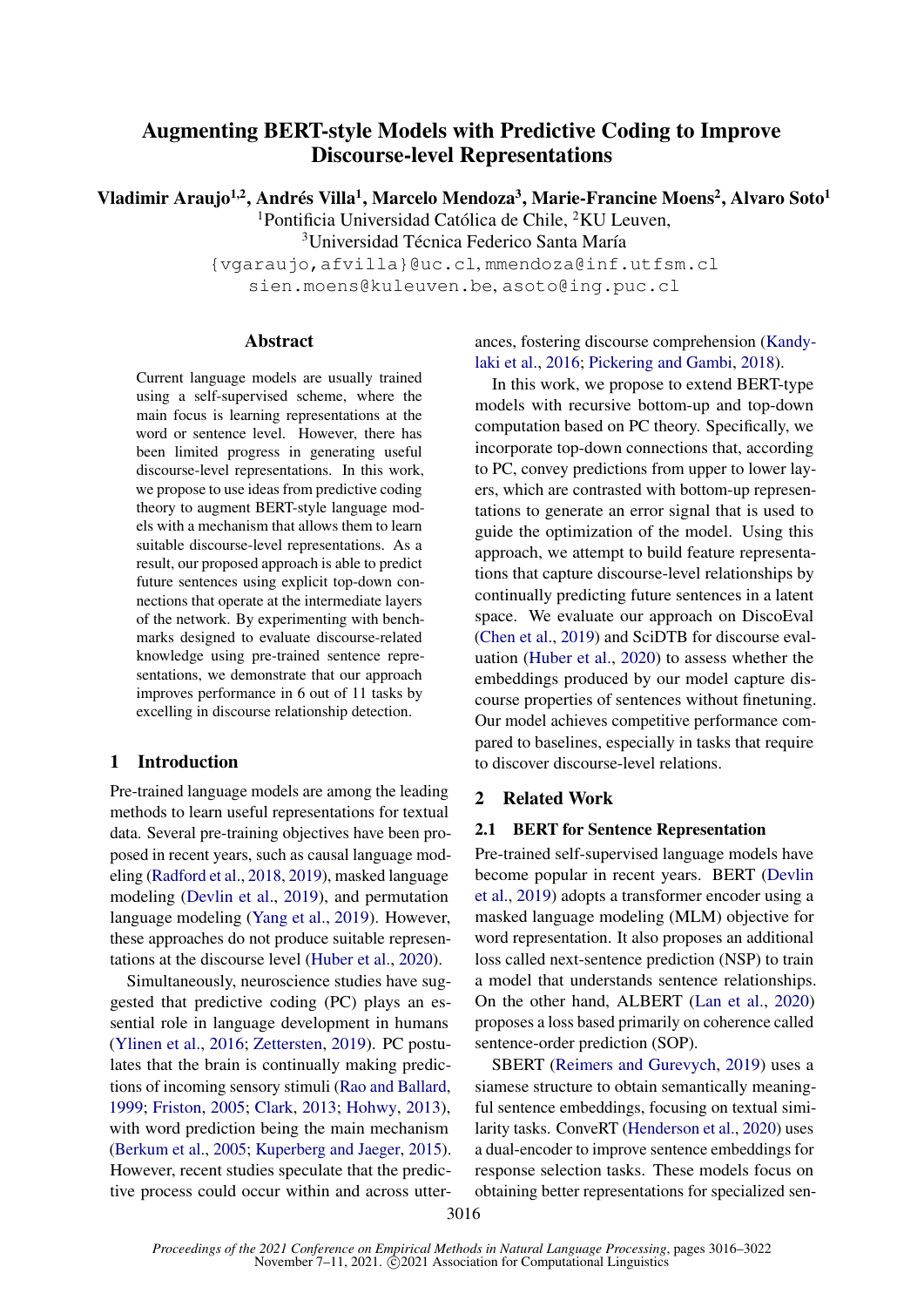tence pair tasks, so they are not comparable with our which intended to be general-purpose.

More recently, SLM [\(Lee et al.,](#page-6-9) [2020\)](#page-6-9) proposes a sentence unshuffling approach for a fine understanding of the relations among the sentences at the discourse level. CONPONO [\(Iter et al.,](#page-5-10) [2020\)](#page-5-10) considers a discourse-level objective to predict the surrounding sentences given an anchor text. This work is related to our approach; the key difference is that our model predicts future sentences sequentially using a top-down pathway. We consider CONPONO as our main baseline.

# 2.2 Predictive Coding and Deep Learning

Recent work in computer vision takes inspiration from PC theory to build models for accurate [\(Han](#page-5-11) [et al.,](#page-5-11) [2018\)](#page-5-11) and robust [\(Huang et al.,](#page-5-12) [2020\)](#page-5-12) image classification. PredNet [\(Lotter et al.,](#page-6-10) [2017\)](#page-6-10) proposes a network capable of predicting future frames in a video sequence by making local predictions at each level using top-down connections. CPC [\(Oord](#page-6-11) [et al.,](#page-6-11) [2018\)](#page-6-11) is an unsupervised learning approach to extract useful representations by predicting text in a latent space. Our method takes inspiration from these models, considering top-down connections and predictive processing in a latent space.

# 3 Proposed Method

#### 3.1 Model Details

Our model consists of a BERT-style model as a sentence encoder (ALBERT and BERT are used in this work) and a GRU model [\(Cho et al.,](#page-5-13) [2014\)](#page-5-13) that predicts next sentences (see Figure [1\)](#page-1-0). Our intuition is that by giving the model the ability to predict future sentences using a top-down pathway, it will learn better relationships between sentences, thus improving sentence-level representations of each layer for downstream tasks.

The input is a sequence  $s_1, s_2, \ldots, s_n$  of sentences extracted from a paragraph. We encode sentence  $s_t$ with encoder  $g_{enc}$  that generates output  $z_t^l$  at time step t and layer  $l$  ( $l$  is from 1 to  $L$ ). Note that vector  $z_t^l$  is obtained from the special token [CLS], which is commonly used as sentence representation. Next, an autoregressive model  $g_{ar}$  produces a context vector  $c_t^l$  as a function of  $z_t^l$  and the context vectors of the upper layer  $c_t^{l+1}$  and the previous step  $c_{t-1}^l$ .

<span id="page-1-1"></span>
$$
z_t^l = g_{enc}(s_t), \ c_t^l = g_{ar}(z_t^l, c_t^{l+1}, c_{t-1}^l) \qquad (1)
$$

Then we introduce a predictive function  $f(.)$  to predict a future sentence. In other words,  $f(.)$  takes as input the context representation  $c_t^l$  from time step

<span id="page-1-0"></span>

Figure 1: Example of predicting one future sentence. Given an input sentence  $s_t$  at time step t, the corresponding representation  $z_t^l$  is calculated at layer *l*. Then a context vector  $c_t^l$  is computed via a top-down pathway (left). Afterwards, a future sentence  $\hat{z}_{t+1}^l$  is predicted to be compared to the actual representation  $z_{t+1}$  (right).

 $t$  and layer  $l$ , and predicts the latent representation  $\hat{z}_{t+1}^l$  at time step  $t + 1$ , *i.e.*:

$$
\hat{z}_{t+1}^l = f(c_t^l) \tag{2}
$$

In the spirit of Seq2Seq [\(Sutskever et al.,](#page-6-12) [2014\)](#page-6-12), representations are predicted sequentially, which differs from the CONPONO model that predicts  $k$ future sentences with a unique context vector.

#### 3.2 Loss Function

We rely on the InfoNCE loss proposed for the CPC model [\(Oord et al.,](#page-6-11) [2018\)](#page-6-11). This constructs a binary task in which the goal is to classify one real sample among many noise samples. InfoNCE encourages the predicted representation  $\hat{z}$  to be close to the ground truth z.

In the forward pass, the ground truth representation z and the predicted representation  $\hat{z}$  are computed at each layer of the model. So we denote the corresponding feature vectors as  $z_i^j$  $\hat{z}_i^j$  and  $\hat{z}_i^j$  where i denotes the temporal index and  $j$  is the layer index. A dot product computes the similarity between the predicted and ground truth pair. Then, we optimize a cross-entropy loss that distinguishes the positive pair out of all other negative pairs:

$$
\mathcal{L}_{nsm} = -\sum_{i,j} \left[ \log \frac{\exp(\hat{z}_i^{j\top} \cdot z_i^j)}{\sum_m \exp(\hat{z}_i^{j\top} \cdot z_m^j)} \right]
$$
(3)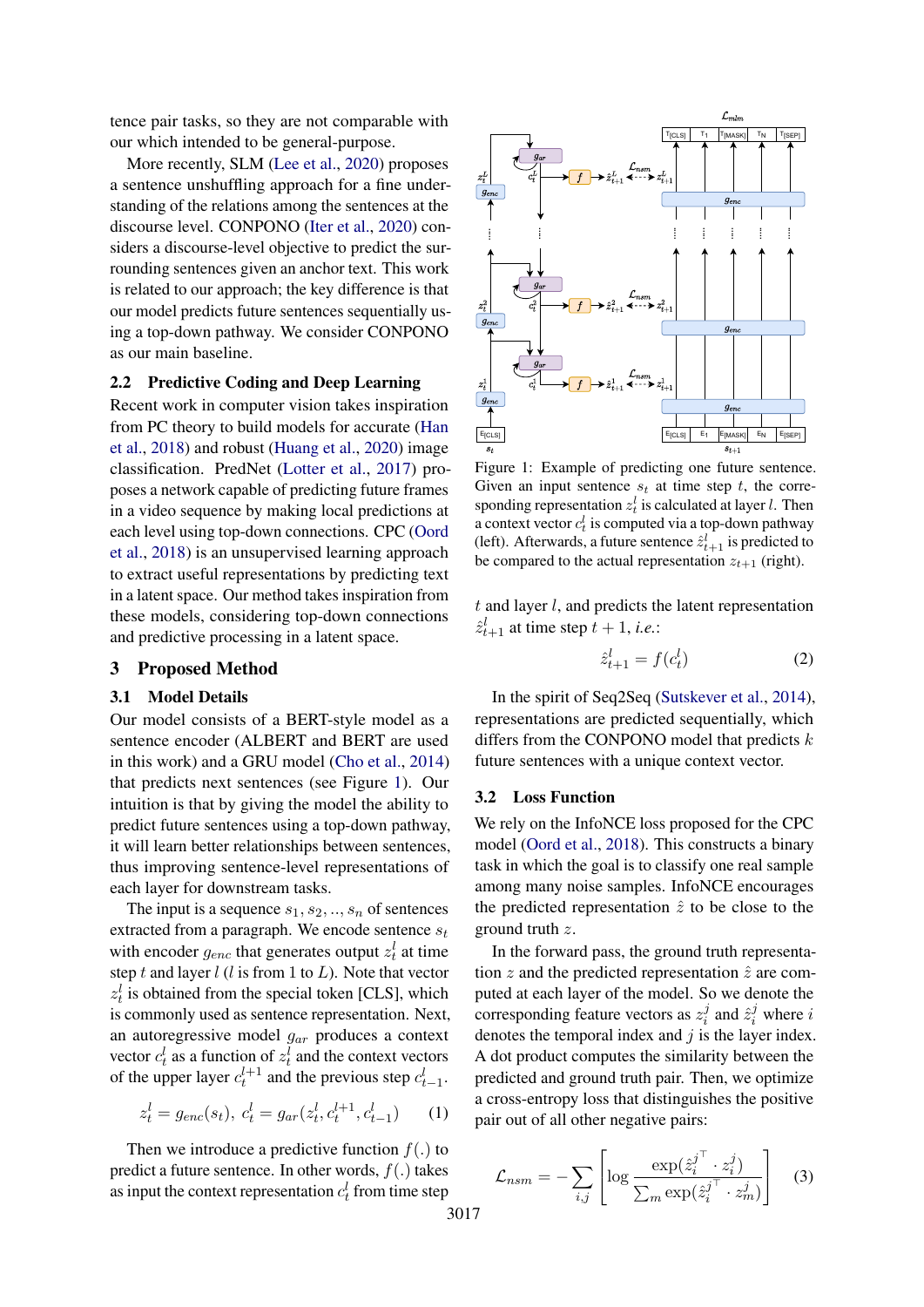There is only one positive pair  $(\hat{z}_i^j)$  $\frac{j}{i}, z_i^j$  $i_j^j$ ) for a predicted sentence  $\hat{z}_i^j$  $i<sub>i</sub>$ , which are the features at the same time step and the same layer. The rest of pairs  $(\hat{z}_i^j)$  $i, \, z_m^j$  are negative pairs, where  $(i, j) \neq j$  $(m, j)$ . In practice, we draw negative samples from the batch. This is a simple method and a more complex generation of negative samples could improve results. Our loss function, which we refer to as next-sentence modeling  $(\mathcal{L}_{nsm})$ , is used in conjunction with the BERT masked language model loss  $(\mathcal{L}_{mlm})$ . Accordingly, we train to minimize:

$$
\mathcal{L} = \mathcal{L}_{nsm} + \mathcal{L}_{mlm} \tag{4}
$$

#### 3.3 Pre-training and Implementation Details

We extend ALBERT and BERT models, obtaining PredALBERT and PredBERT as a result. As mentioned above, our models are fed with a set of contiguous sentences  $s_n$  that are processed one-ata-time. Note that the length of the conventional BERT input is 512 tokens. However, it is unlikely that a sentence will have that many tokens.

We join 3 contiguous sentences to create a long sequence. Longer sequences are truncated, and shorter sequences are padded. We use an overlapping sentence between contiguous sentence groups. For instance, given a paragraph  $s_1, s_2, \ldots, s_9$ , the 1st sequence is  $s_1, s_2, s_3$ , the 2nd sequence is  $s_3, s_4, s_5$ , and so on. Our early experiments show that this setting improves the model's predictive ability in the validation set. We hypothesize that the model can predict up to 3 sentences by using information from the overlapping sentences.

We pre-train our models with the predictive mechanism set to predict the next 2 future sentences  $(k = 2)$ . At time 1, our model represents sequence 1, then this vector feeds the top-down flow (GRU) generating a context representation in each layer that is used to predict sequence 2. Then, the model represents sequence 2 to contrast it with the predicted one. This is repeated one more time to reach  $k = 2$  predicted future sequences. For a fair comparison, we train using the BookCorpus [\(Zhu et al.,](#page-6-13) [2015\)](#page-6-13) and Wikipedia datasets, as well as the BERT, ALBERT, and CONPONO models.

Note that top-down connections are only available during pre-training. At evaluation time, we discard the top-down connections keeping only the encoder, thus obtaining a model equivalent to BERT or ALBERT in terms of the parameters. Table [1](#page-2-0) shows the number of parameters in our models.

<span id="page-2-0"></span>

|              | <b>Parameters</b> | <b>Layers</b>             |    |
|--------------|-------------------|---------------------------|----|
| Model        |                   | <b>Training Inference</b> |    |
| PredALBERT-B | 17.7M             | 11.7M                     | 12 |
| PredALBERT-L | 28.3M             | 17.7M                     | 24 |
| PredBERT-B   | 114.2M            | 109.5M                    | 12 |

Table 1: Number of parameters of our models.

We used the Huggingface library [\(Wolf et al.,](#page-6-14) [2020\)](#page-6-14) to implement our models. We initialize the encoder model with BERT or ALBERT weights depending on the version. The autoregressive model was initialized with random weights. For model efficiency in both versions, we use parameter-sharing across layers in the autoregressive model. We trained the models for 1M steps with batch size 8. We use Adam optimizer with weight decay and learning rate of 5e-5. For the masked language modeling, we consider dynamic masking, where the masking pattern is generated every time we feed a sequence to the model. Unlike BERT, we mask 10% of all tokens in each sequence at random.

#### 4 Experiments

# 4.1 Datasets

Our focus is to evaluate if the discourse properties of sentences are captured by our model without finetuning. DiscoEval [\(Chen et al.,](#page-5-8) [2019\)](#page-5-8) and SciDTB-DE [\(Huber et al.,](#page-5-1) [2020\)](#page-5-1) datasets include probing tasks designed for discourse evaluation, thus letting us know what discourse-related knowledge our model is capturing effectively.

DiscoEval: Suite of tasks to evaluate discourserelated knowledge in sentence representations. It includes 7 tasks: Sentence position (SP), Binary sentence ordering (BSO), Discourse coherence (DC), Sentence section prediction (SSP), Penn discourse tree bank (PDTB-E/I), and Rhetorical structure theory (RST). SP, BSO, DC, and SSP assess discourse coherence with binary classification, while PDTB and RST assess discourse relations between sentences through multi-class classification.

SciDTB-DE: Set of tasks designed to determine whether an encoder captures discourse properties from scientific texts. It considers 4 tasks: Swapped units detection (Swapped), Scrambled sentence detection (Scrambled), Relation detection (BinRel), and Relation semantics detection (SemRel). Both Swapped and Scrambled tasks were designed for clause coherence verification, while BinRel and SemRel for discourse relationship detection.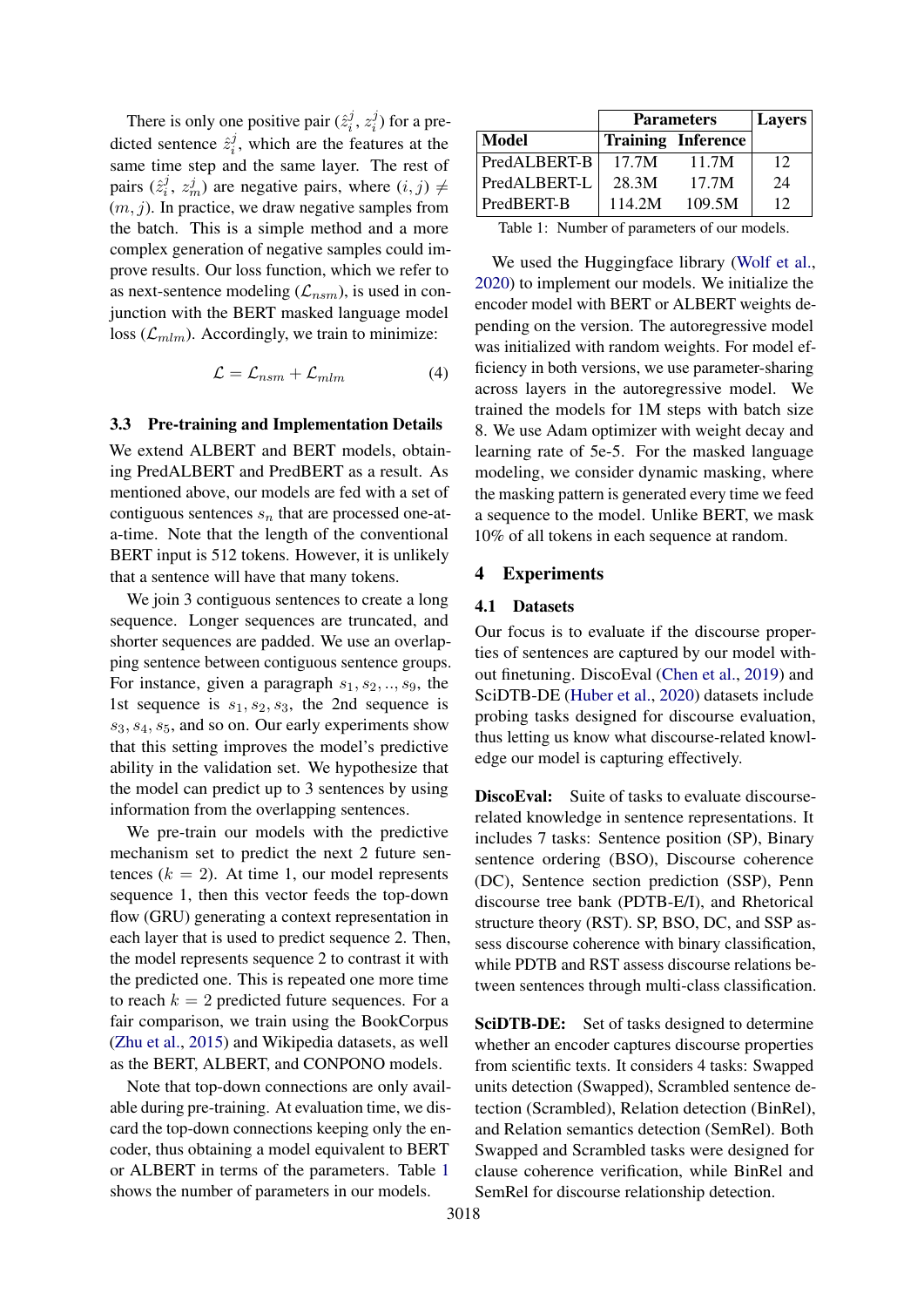<span id="page-3-1"></span>

|                                                                |           |  | <b>DiscoEval</b> | <b>SciDTB-DE</b>                                                                                    |  |  |       |       |                   |
|----------------------------------------------------------------|-----------|--|------------------|-----------------------------------------------------------------------------------------------------|--|--|-------|-------|-------------------|
| <b>Model</b>                                                   | <b>SP</b> |  |                  | BSO DC SSP PDTB-E/I RST BinRel SemRel Swap Scram                                                    |  |  |       |       |                   |
| <b>ALBERT-B</b>                                                |           |  |                  | 52.11 70.10 53.89 80.10 37.10/39.28 54.03 71.48 56.32 92.04                                         |  |  |       |       | 84.57             |
| ALBERT-L                                                       |           |  |                  | 52.61 70.91 53.85 80.45 37.44 / 38.15 54.71 72.03 54.86 92.67 87.79                                 |  |  |       |       |                   |
| <b>BERT-B</b>                                                  |           |  |                  | 53.80 72.33 59.27 80.37 42.52/41.97 59.63 76.17                                                     |  |  | 64.93 | 92.07 | 86.91             |
| <b>CONPONO</b>                                                 |           |  |                  | 54.52 72.81 58.62 80.87 41.37/41.27 59.74 77.86                                                     |  |  |       |       | 68.75 91.76 83.62 |
| PredALBERT-B 50.59 69.64 61.69 79.60 40.71 / 41.40 58.54 77.83 |           |  |                  |                                                                                                     |  |  | 65.49 | 92.51 | 83.38             |
| PredALBERT-L                                                   |           |  |                  | $\vert 51.70 \vert 70.35 \vert 61.87 \vert 79.85 \vert 42.66 / 42.92 \vert 59.93 \vert 78.11 \vert$ |  |  | 70.15 | 92.67 | 84.79             |
| PredBERT-B                                                     |           |  |                  | 50.80 69.94 62.25 79.83 40.10/42.20 59.58 76.21                                                     |  |  | 72.92 | 91.06 | 80.18             |

Table 2: Accuracy results in the DiscoEval and SciDTB-DE datasets. We carry out the evaluation 10 times with different seeds and report the average across the trials. B and L indicate the base and large versions, respectively.

# <span id="page-3-2"></span>4.2 Experimental Setup

Baselines: Following [Chen et al.](#page-5-8) [\(2019\)](#page-5-8); [Huber](#page-5-1) [et al.](#page-5-1) [\(2020\)](#page-5-1), we include the results of BERT Base [\(Devlin et al.,](#page-5-0) [2019\)](#page-5-0). We also evaluate CONPONO [\(Iter et al.,](#page-5-10) [2020\)](#page-5-10), which is the most related model to our approach. Because these models have more parameters than PredBERT, we also include AL-BERT [\(Lan et al.,](#page-6-7) [2020\)](#page-6-7) Base and Large, which are directly comparable to our model. For a fair and consistent comparison, we rerun all baseline evaluations. We use the pre-trained Huggingface models [\(Wolf et al.,](#page-6-14) [2020\)](#page-6-14) for BERT and ALBERT. In the case of CONPONO, we use a version pre-trained to predict 2 next surrounding sentences<sup>[1](#page-3-0)</sup>.

Evaluation: In the case of DiscoEval, we use the original code provided by [Chen et al.](#page-5-8) [\(2019\)](#page-5-8). We observe that this configuration leads to CONPONO model results that differ from the reported on the original paper. On the other hand, following [Huber](#page-5-1) [et al.](#page-5-1) [\(2020\)](#page-5-1), we use SentEval [\(Conneau and Kiela,](#page-5-14) [2018\)](#page-5-14) toolkit for SciDTB-DE evaluation. In both cases, the process involves loading a pre-trained model with frozen weights and training a logistic regression on top of the sentence embeddings. To train, we use the average of sentence representations ([CLS]) from all the layers.

# 5 Results

Table [2](#page-3-1) shows the results of our models. We observe improvements in discourse relation detection (PDTB, RST, BinRel, SemRel) and discourse coherence (DC) tasks compared to the best baseline (CONPONO). Across these tasks, PredALBERT-L outperforms by ∼1.34 points on average, while PredBERT-B by ∼0.94. PredALBERT-B achieves competitive performance but does not outperform CONPONO. However, if we compare our models with their direct baselines (ALBERT-B/L, BERT-B), the increase is greater. PredALBERT- B by ∼3.92, PredALBERT-L by ∼7.43, and PredBERT-B by ∼1.46 points on average. The Stuart–Maxwell tests demonstrated a significant difference between our best model PredALBERT-L and ALBERT-L ( $p = 0.009$ ) or CONPONO ( $p = 0.05$ ). We also highlight that PredALBERT-B/L achieves competitive performance with fewer parameters than BERT and CONPONO.

Decreased performance of our models in the SP, BSO, SSP, Swap, and Scram tasks is due to the fact they are closely related to the baselines optimization objectives, which consist of sentence order prediction (ALBERT), topic prediction (BERT), or a combination of them (CONPONO). In contrast, our approach uses a next sentence prediction task in a generative way that encourages the capture of discourse relationships, improving its performance on PDTB, RST, BinRel, and SemRel tasks.

# 6 Ablation Study

In order to verify the influence of PC mechanism on the pre-training result, we carry out ablation experiments. We use our PredALBERT-B as the Default model, which includes top-down connections and recurrence from layer 12 to layer 1. Ablations involve removing top-down connections and the recurrence of certain layers. Table [3](#page-4-0) shows performance across all tasks for each benchmark.

The first experiment uses the PC mechanism on Half the layers, *i.e.*, the GRU and predictive layer are present from layer 12 to layer 6. This variation exceeds the Default model by ∼0.03 in Disco-Eval and ∼0.14 in SciDTB-DE. The second experiment uses the PC mechanism only on the Last layer of the transformer. It means that the combination of the GRU and prediction layer is only present in layer 12. This reduces the performance by ∼0.91 in DiscoEval and ∼2.41 in SciDTB-DE.

Also, we conducted an additional experiment where we removed the top-down connections  $(w/\circ$  TDC) to the Default model. This is equiv-

<span id="page-3-0"></span><sup>1</sup> [https://bit.ly/3mn3LQl](https://github.com/google-research/language/tree/master/language/conpono)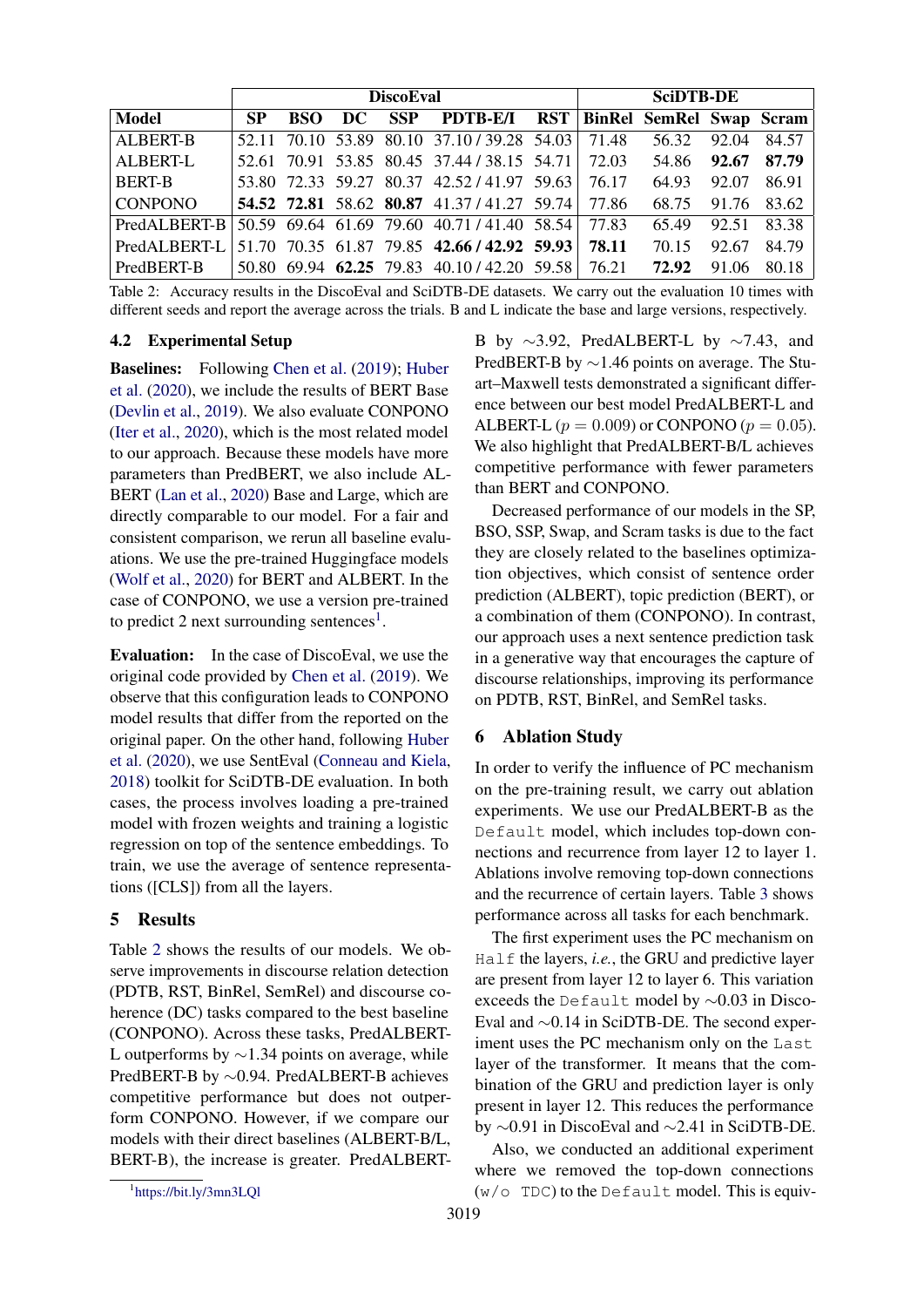<span id="page-4-0"></span>

|                                                                                                 | <b>DiscoEval</b> |  |  |  |  |  |  |  | <b>SciDTB-DE</b> |                                                                                                |  |  |  |
|-------------------------------------------------------------------------------------------------|------------------|--|--|--|--|--|--|--|------------------|------------------------------------------------------------------------------------------------|--|--|--|
| Model                                                                                           |                  |  |  |  |  |  |  |  |                  | <b>SP BSO DC SSP PDTB-E/I RST</b>   $Avg$   <b>BinRel SemRel Swap Scram</b>   $Avg$            |  |  |  |
| Default 50.59 69.64 61.69 79.60 40.71 / 41.40 58.54 57.45 77.83 65.49 92.51 83.38 79.80         |                  |  |  |  |  |  |  |  |                  |                                                                                                |  |  |  |
| Half                                                                                            |                  |  |  |  |  |  |  |  |                  | $ 51.43\;70.03\;62.71\;79.88\;40.26\;740.67\;57.37 57.48\;79.73\;63.54\;91.54\;84.95\; 79.94 $ |  |  |  |
| Last                                                                                            |                  |  |  |  |  |  |  |  |                  | 49.73 68.36 62.88 79.33 38.80 / 39.62 57.06 56.54 74.00 59.51 92.64 83.42 77.39                |  |  |  |
| $ w/\circ $ TDC 45.67 65.76 57.94 78.38 37.49 / 39.32 57.37 54.56 72.14 60.55 88.81 79.99 75.37 |                  |  |  |  |  |  |  |  |                  |                                                                                                |  |  |  |

Table 3: Results of ablation experiments with PredALBERT-B as the Default model.

alent to modifying equation [1](#page-1-1) by  $g_{ar}(z_t^l, c_{t-1}^l)$ . We found that this ablation severely affects the performance of the Default model performance by ∼2.89 in DiscoEval and ∼4.43 in SciDTB-DE.

Our findings indicate that top-down pathway is beneficial for improving discourse representations of BERT-type models. However, it is not clear in which layers it is crucial to have the PC mechanism. We hypothesize that this is related to the fact that the BERT-style models encode syntactic and semantic features in different layers [\(Jawahar](#page-5-15) [et al.,](#page-5-15) [2019;](#page-5-15) [Aspillaga et al.,](#page-5-16) [2021\)](#page-5-16), so a specialized PC mechanism for syntax or semantics would be desirable. We left this study for future work.

# 7 What Does The Model Learn?

Because our model excels at detecting discourse relations, in this section, we explore whether the resulting vectors actually represent the role of a sentence in its discursive context. To illustrate what PredBERT learns, we follow the methodology proposed by [Lee et al.](#page-6-9) [\(2020\)](#page-6-9). We use labeled sentences with discourse relations as queries to retrieve the top 3 most similar sentences from an unlabeled corpus using cosine similarity. We obtained the queries from the MIT Discourse Relations Annota-tion Guide<sup>[2](#page-4-1)</sup> and the unlabeled sentences from the Gutenberg dataset [\(Lahiri,](#page-5-17) [2014\)](#page-5-17). We compute the representations as mentioned in Section [4.2.](#page-3-2) This process allowed us to verify that similar vectors share the same or equivalent discourse relations.

Temporal relation: Query = He knows a tasty meal when he eats one.

- 1. The last five words took Tuppence's fancy mightily, especially after a meagre breakfast and a supper of buns the night before.
- 2. I know a disinterested man when I see him.
- 3. He had about ten pounds when I found him.

Sentence 1 has a *succession* relation due to the use of the word after. Sentence 3 shows a *synchrony* relation because it uses when as the query. Sentence 2 does not have a *temporal* relation.

Comparison relation: Query = IBM's stock price rose, but the overall market fell.

- 1. The stock markets of the world gambled upon its chances, and its bonds at one time were high in favor.
- 2. Tommy's heart beat faster, but his casual pleasantness did not waver.
- 3. I guess I was just a mite hasty, but I've been feeling bad about this money question.

Sentence 1 matched stock and market words but does not contain a *comparison* relation. Sentences 2 and 3 include a *counter-expectation* relation similar to the query sentence that uses the word but.

Contingency relation:  $Query = I$  refused to pay the cobbler the full \$95 because he did poor work.

- 1. I did the labor of writing one address this year, and got thunder for my reward.
- 2. I don't believe in a law to prevent a man from getting rich; it would do more harm than good.
- 3. When I fixed a plan for an election in Arkansas I did it in ignorance that your convention was doing the same work.

All sentences contain semantically related words like pay/reward and poor/rich. Sentences 1 and 2 include a *cause* relation explicit and implicit. This is related to the query that has *pragmatic cause* relation. Sentence 3 shows a *temporal* relation.

# 8 Conclusions

We introduce an approach based on PC theory, which extends BERT-style models with recursive bottom-up and top-down computation along with a discourse representation objective. Our models achieve competitive results in discourse analysis tasks, excelling in relations detection.

#### Acknowledgements

This work was supported in part by the Millennium Institute for Foundational Research on Data (IMFD), the European Research Council Advanced Grant 788506 and the TPU Research Cloud (TRC) program. The first author is grateful to Rodrigo Tufiño for helpful technical advice.

<span id="page-4-1"></span><sup>&</sup>lt;sup>2</sup>[https://bit.ly/3z45IG2](http://projects.csail.mit.edu/workbench/update/guides/10%20-%20Discourse%20Relations.pdf)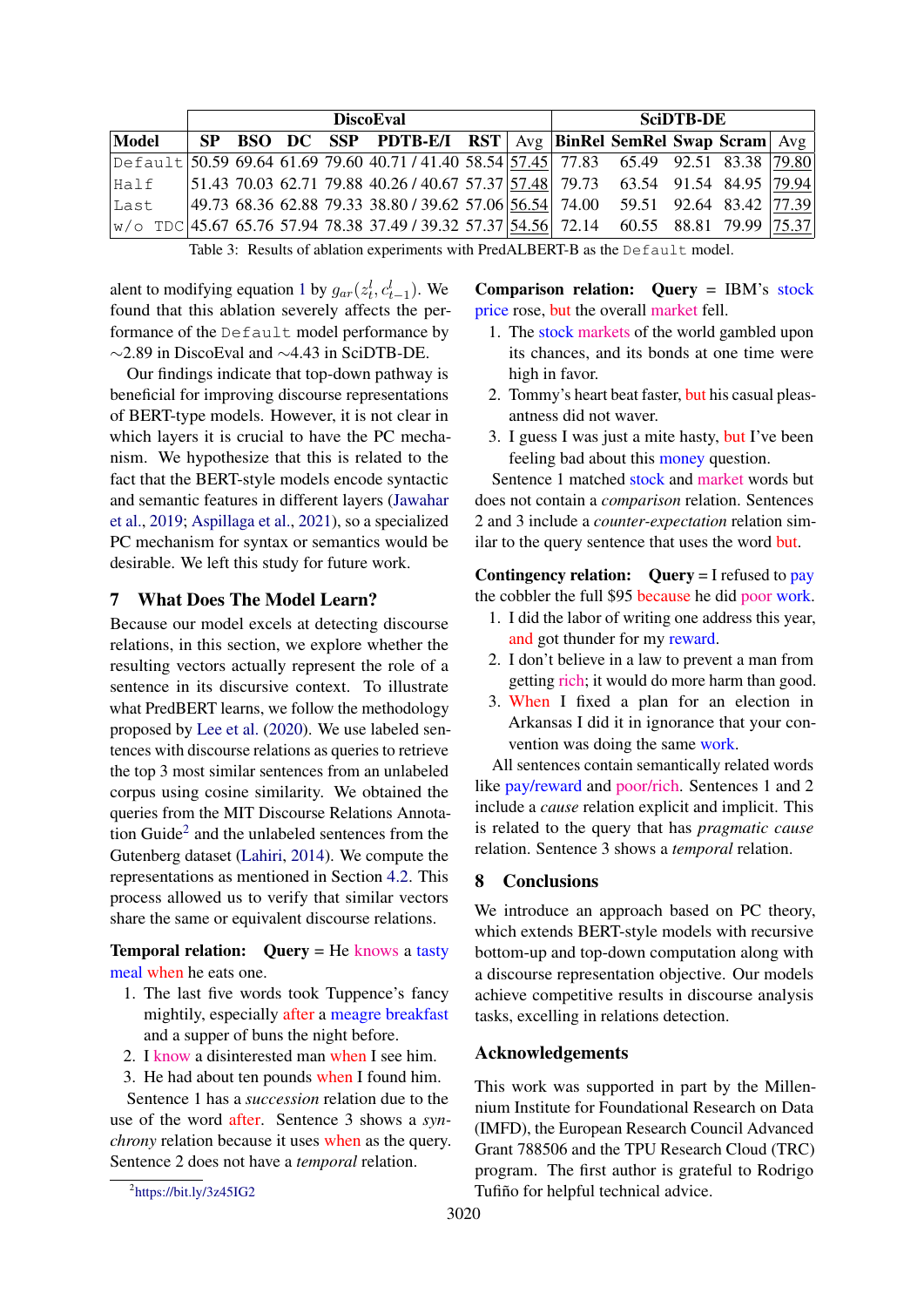# References

- <span id="page-5-16"></span>Carlos Aspillaga, Marcelo Mendoza, and Alvaro Soto. 2021. [Inspecting the concept knowledge graph en](https://doi.org/10.18653/v1/2021.findings-acl.263)[coded by modern language models.](https://doi.org/10.18653/v1/2021.findings-acl.263) In *Findings of the Association for Computational Linguistics: ACL-IJCNLP 2021*, pages 2984–3000, Online. Association for Computational Linguistics.
- <span id="page-5-5"></span>Jos J. A. Van Berkum, Colin M. Brown, Pienie Zwitserlood, Valesca Kooijman, and Peter Hagoort. 2005. [Anticipating upcoming words in discourse: Evi](https://doi.org/10.1037/0278-7393.31.3.443)[dence from ERPs and reading times.](https://doi.org/10.1037/0278-7393.31.3.443) *Journal of Experimental Psychology: Learning, Memory, and Cognition*, 31(3):443–467.
- <span id="page-5-8"></span>Mingda Chen, Zewei Chu, and Kevin Gimpel. 2019. [Evaluation benchmarks and learning criteria for](https://doi.org/10.18653/v1/D19-1060) [discourse-aware sentence representations.](https://doi.org/10.18653/v1/D19-1060) In *Proceedings of the 2019 Conference on Empirical Methods in Natural Language Processing and the 9th International Joint Conference on Natural Language Processing (EMNLP-IJCNLP)*, pages 649– 662, Hong Kong, China. Association for Computational Linguistics.
- <span id="page-5-13"></span>Kyunghyun Cho, Bart van Merriënboer, Caglar Gulcehre, Dzmitry Bahdanau, Fethi Bougares, Holger Schwenk, and Yoshua Bengio. 2014. [Learning](https://doi.org/10.3115/v1/D14-1179) [phrase representations using RNN encoder–decoder](https://doi.org/10.3115/v1/D14-1179) [for statistical machine translation.](https://doi.org/10.3115/v1/D14-1179) In *Proceedings of the 2014 Conference on Empirical Methods in Natural Language Processing (EMNLP)*, pages 1724– 1734, Doha, Qatar. Association for Computational Linguistics.
- <span id="page-5-3"></span>Andy Clark. 2013. [Whatever next? predictive brains,](https://doi.org/10.1017/s0140525x12000477) [situated agents, and the future of cognitive science.](https://doi.org/10.1017/s0140525x12000477) *Behavioral and Brain Sciences*, 36(3):181–204.
- <span id="page-5-14"></span>Alexis Conneau and Douwe Kiela. 2018. [SentEval: An](https://www.aclweb.org/anthology/L18-1269) [evaluation toolkit for universal sentence representa](https://www.aclweb.org/anthology/L18-1269)[tions.](https://www.aclweb.org/anthology/L18-1269) In *Proceedings of the Eleventh International Conference on Language Resources and Evaluation (LREC 2018)*, Miyazaki, Japan. European Language Resources Association (ELRA).
- <span id="page-5-0"></span>Jacob Devlin, Ming-Wei Chang, Kenton Lee, and Kristina Toutanova. 2019. [BERT: Pre-training of](https://doi.org/10.18653/v1/N19-1423) [deep bidirectional transformers for language under](https://doi.org/10.18653/v1/N19-1423)[standing.](https://doi.org/10.18653/v1/N19-1423) In *Proceedings of the 2019 Conference of the North American Chapter of the Association for Computational Linguistics: Human Language Technologies, Volume 1 (Long and Short Papers)*, pages 4171–4186, Minneapolis, Minnesota. Association for Computational Linguistics.
- <span id="page-5-2"></span>Karl Friston. 2005. [A theory of cortical responses.](https://doi.org/10.1098/rstb.2005.1622) *Philosophical Transactions of the Royal Society B: Biological Sciences*, 360(1456):815–836.
- <span id="page-5-11"></span>Kuan Han, Haiguang Wen, Yizhen Zhang, Di Fu, Eugenio Culurciello, and Zhongming Liu. 2018. [Deep](https://proceedings.neurips.cc/paper/2018/file/1c63926ebcabda26b5cdb31b5cc91efb-Paper.pdf) [predictive coding network with local recurrent pro](https://proceedings.neurips.cc/paper/2018/file/1c63926ebcabda26b5cdb31b5cc91efb-Paper.pdf)[cessing for object recognition.](https://proceedings.neurips.cc/paper/2018/file/1c63926ebcabda26b5cdb31b5cc91efb-Paper.pdf) In *Advances in*

*Neural Information Processing Systems*, volume 31, pages 9201–9213. Curran Associates, Inc.

- <span id="page-5-9"></span>Matthew Henderson, Iñigo Casanueva, Nikola Mrkšic,´ Pei-Hao Su, Tsung-Hsien Wen, and Ivan Vulić. 2020. [ConveRT: Efficient and accurate conversa](https://doi.org/10.18653/v1/2020.findings-emnlp.196)[tional representations from transformers.](https://doi.org/10.18653/v1/2020.findings-emnlp.196) In *Findings of the Association for Computational Linguistics: EMNLP 2020*, pages 2161–2174, Online. Association for Computational Linguistics.
- <span id="page-5-4"></span>Jakob Hohwy. 2013. *[The Predictive Mind](https://doi.org/10.1093/acprof:oso/9780199682737.001.0001)*. Oxford University Press.
- <span id="page-5-12"></span>Yujia Huang, James Gornet, Sihui Dai, Zhiding Yu, Tan Nguyen, Doris Tsao, and Anima Anandkumar. 2020. [Neural networks with recurrent generative feedback.](https://proceedings.neurips.cc/paper/2020/file/0660895c22f8a14eb039bfb9beb0778f-Paper.pdf) In *Advances in Neural Information Processing Systems*, volume 33, pages 535–545. Curran Associates, Inc.
- <span id="page-5-1"></span>Laurine Huber, Chaker Memmadi, Mathilde Dargnat, and Yannick Toussaint. 2020. [Do sentence em](https://doi.org/10.18653/v1/2020.codi-1.9)[beddings capture discourse properties of sentences](https://doi.org/10.18653/v1/2020.codi-1.9) [from scientific abstracts ?](https://doi.org/10.18653/v1/2020.codi-1.9) In *Proceedings of the First Workshop on Computational Approaches to Discourse*, pages 86–95, Online. Association for Computational Linguistics.
- <span id="page-5-10"></span>Dan Iter, Kelvin Guu, Larry Lansing, and Dan Jurafsky. 2020. [Pretraining with contrastive sentence objec](https://doi.org/10.18653/v1/2020.acl-main.439)[tives improves discourse performance of language](https://doi.org/10.18653/v1/2020.acl-main.439) [models.](https://doi.org/10.18653/v1/2020.acl-main.439) In *Proceedings of the 58th Annual Meeting of the Association for Computational Linguistics*, pages 4859–4870, Online. Association for Computational Linguistics.
- <span id="page-5-15"></span>Ganesh Jawahar, Benoît Sagot, and Djamé Seddah. 2019. [What does BERT learn about the structure](https://doi.org/10.18653/v1/P19-1356) [of language?](https://doi.org/10.18653/v1/P19-1356) In *Proceedings of the 57th Annual Meeting of the Association for Computational Linguistics*, pages 3651–3657, Florence, Italy. Association for Computational Linguistics.
- <span id="page-5-7"></span>K. D. Kandylaki, A. Nagels, S. Tune, T. Kircher, R. Wiese, M. Schlesewsky, and I. Bornkessel-Schlesewsky. 2016. [Predicting "when" in discourse](https://doi.org/10.1523/jneurosci.4100-15.2016) [engages the human dorsal auditory stream: An fMRI](https://doi.org/10.1523/jneurosci.4100-15.2016) [study using naturalistic stories.](https://doi.org/10.1523/jneurosci.4100-15.2016) *Journal of Neuroscience*, 36(48):12180–12191.
- <span id="page-5-6"></span>Gina R. Kuperberg and T. Florian Jaeger. 2015. [What](https://doi.org/10.1080/23273798.2015.1102299) [do we mean by prediction in language comprehen](https://doi.org/10.1080/23273798.2015.1102299)[sion?](https://doi.org/10.1080/23273798.2015.1102299) *Language, Cognition and Neuroscience*, 31(1):32–59.
- <span id="page-5-17"></span>Shibamouli Lahiri. 2014. [Complexity of word col](https://doi.org/10.3115/v1/E14-3011)[location networks: A preliminary structural analy](https://doi.org/10.3115/v1/E14-3011)[sis.](https://doi.org/10.3115/v1/E14-3011) In *Proceedings of the Student Research Workshop at the 14th Conference of the European Chapter of the Association for Computational Linguistics*, pages 96–105, Gothenburg, Sweden. Association for Computational Linguistics.